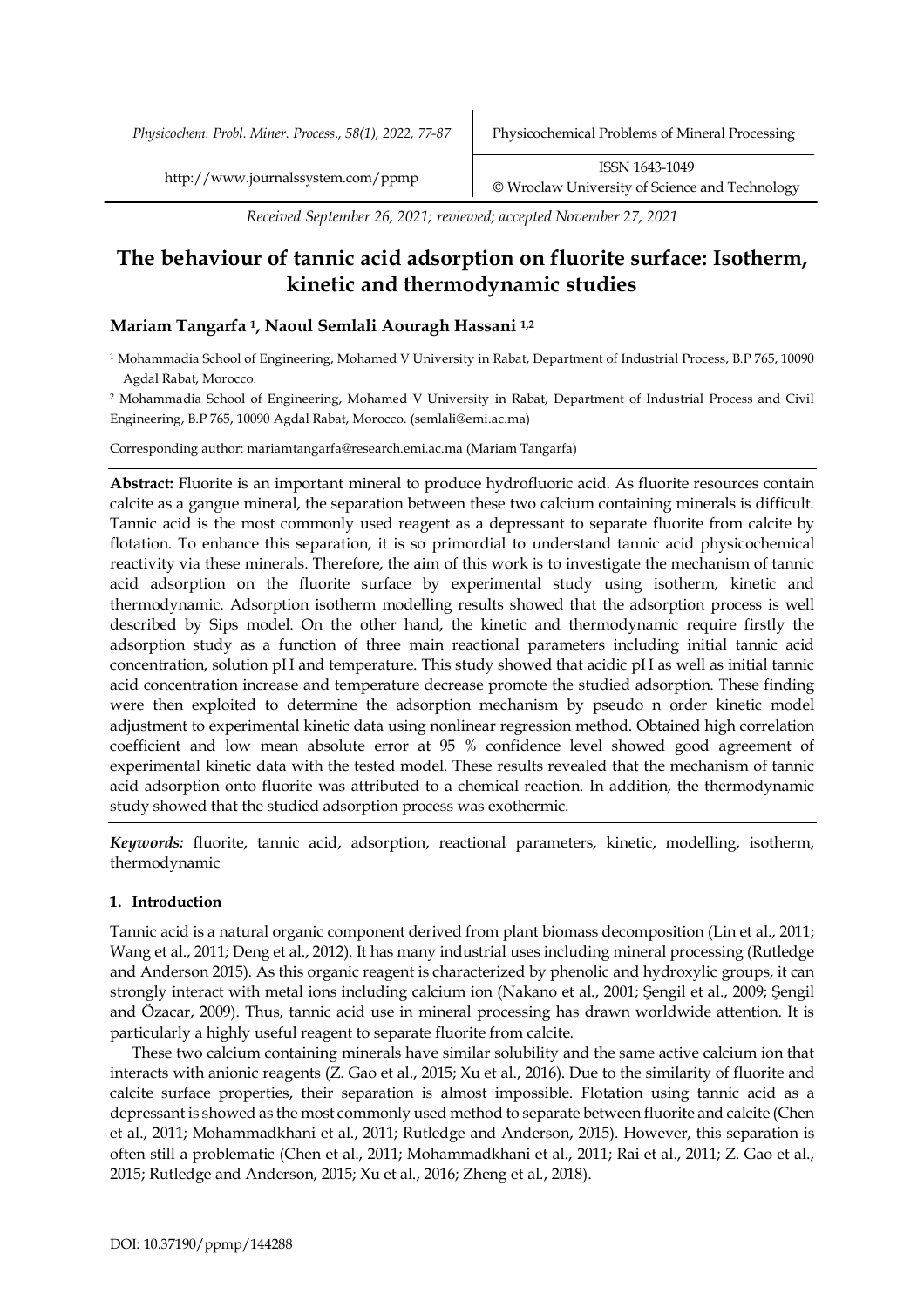This flotation separation technique depends mainly on tannic acid adsorption phenomenon on fluorite and calcite surface. Therefore, a deep investigation of this phenomenon is required to better understand the physicochemical affinity of tannic acid phenolic and hydroxylic groups via fluorite and calcite minerals. This can certainly provide valuable information allowing improvement of the flotation separation process.

According to the literature, the tannic acid adsorption onto fluorite and calcite has been conducted out by adsorption and zeta potential tests as well as X ray photoelectron spectroscopy and ultra violet spectrophotometry analysis (Zhang et al., 2018). This study results showed that carboxyl and phenolic hydroxyl groups of tannic acid interact with calcium ions on both fluorite and calcite surfaces. The above mentioned techniques were also used in other study of adsorption of propyl gallate as tannic acid derivative onto fluorite (J. Gao et al., 2018). It has been demonstrated that phenolic hydroxyl group oxygen atoms can bond to calcium ions onto both fluorite and calcite. It is worthwhile to point out that these earlier studies were limited to brief investigations to reveal that there is a reaction adsorption between tannins and fluorite and calcite surfaces. However, they did not indicate the possible interaction mechanism if it is electrostatic, hydrophobic, physical or chemical. Therefore, there is a paucity of literature regarding methods to evaluate the adsorption mechanism. In our previous works (Tangarfa et al., 2019; Tangarfa et al., 2021), tannic acid adsorption behavior onto calcite has been deeply examined conducting out isotherm, kinetic and thermodynamic studies as well as optimization response surface methodology. Obtained results showed that ion exchange reaction occurs between tannic acid phenolic groups and calcium ions onto calcite. In addition, it has been demonstrated that initial tannic acid concentration and solution pH are the most significant parameters affecting the tannic acid adsorption onto calcite.

In this work, adsorption of aqueous tannic acid on fluorite surface was deeply investigated. The studied adsorption by isotherm modelling was well descriebed by Sips model. The performed study of reactional parameter effect showed that the chosen parameters, including initial tannic acid concentration, solution pH and temperature, affect significantly tannic acid adsorption onto fluorite. It was also indicated that this studied process is attributed to a chemical interaction according to the reaction order n estimated at approximately 2 as well as to exothermic nature.

#### **2. Materials and methods**

#### **2.1. Adsorbent and adsorbate preparation**

The preparation and characterization of commercial tannic acid used as an adsorbate has been deeply described in our previous studies (Tangarfa et al., 2019; Tangarfa et al., 2021). 10 g/L of tannic acid stock solution was prepared and diluated to desired concentrations for further experiments. Fluorite sample employed as an adsorbent was provided by El hammam mine of Meknes in Morocco. It was washed with distilled water to g/removre surface impurities and dried in the oven at 90 °C during 24 hours. Then, it was crushed by a jaw and cylindrical crusher, ground using a mechanical grounder and sieved into -80, +40 µm fraction for further experiments. X Ray diffraction (XRD) analysis (Fig. 1) was used to confirm fluorite purity (greater than 99 %).

#### **2.2. Adsorption isotherm experiments**

The experiments were performed using 1 g of fluorite added to 100 mL of tannic acid for various initial concentrations (10-110 mg/L) into pyrex beaker of 250 mL at solution pH and room temperature. The fluorite−tannic acid mixture was shaken at 250 tours/min for 20 min to attain adsorption equilibrium. Preliminary experiments showed that stirring rate has no significant effect upon studied adsorption and 20 minutes were enough to reach adsorption equilibrium. After this equilibrium, the mixture was decanted, filtered and analyzed by Ultra Violet-Visible (UV-Vis) spectrophotometer at maximum absorbance of tannic acid which is 278 nm wavelength (this value was experimentally obtained by UV-Vis spectrophotometer; it is attributed to tannic acid characteristic band) to determine equilibrium tannic acid concentration. This concentration was used to calculate the adsorbed tannic acid amount by the following expression:

$$
q = \frac{(C_i - C_e)}{m} \times V \tag{1}
$$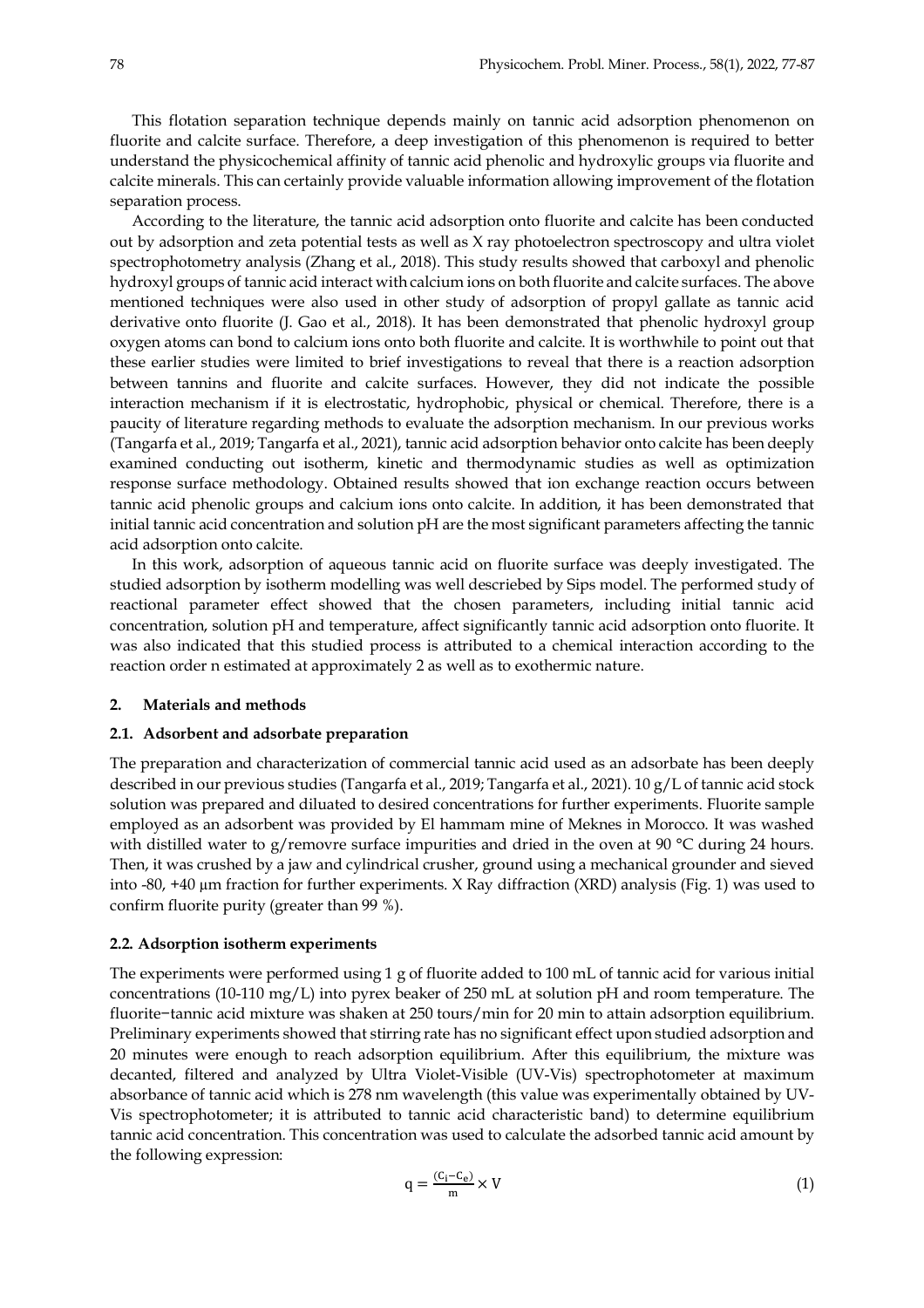where,  $C_i$  and  $C_e$  (mg/L) are initial and equilibrium tannic acid concentrations, respectively. V (L) is the solution volume, and m (g) is the adsorbent mass.



Fig. 1. XRD spectra of fluorite mineral

### **2.3. Adsorption kinetic experiments**

Adsorption kinetic experiments were conducted out in pyrex beaker of 250 mL placed in a thermostatic water bath equipped with an electric shaker. 1 g of fluorite sample was added into 100 mL of tannic acid at desired concentrations (20; 60; 100 mg/L), pH values (5; 7.5; 10) and temperatures (30; 45; 60 °C). it is important to precise that these parameters were selected based on bibliographic studies. While, the variation range of each parameter was chosen according to preliminary tests. Continuous electric stirring of 250 tours/min for 20 min was used to shake the obtained adsorbate-adsorbent mixture. Supernatant aliquots were withdrawn at different time intervals (0; 3; 6; 9; 15; 20 min) and filtered through filter paper. Obtained filtrate was then analyzed by UV-Vis spectrophotometer to determine equilibrium tannic acid concentration and calculate the adsorbed tannic acid amount by the equation (1).

In order to ensure data reliability, repeatability and reproducibility, all adsorption experiments were performed in triplicate using mean values in kinetic data. Thus, analysis of variance at 5 % significance level was employed using one-way analysis of variance to consider significant differences between means. In addition, if the Pvalue is less than 0.05, the null hypothesis of equal means is rejected at the 5 % significance level.

## **2.4. Adsorption kinetic modeling**

In literature, several kinetic models (particularly pseudo first and second order models) have been used and tested to predict adsorption mechanism and hence to determine adsorption kinetic, especially process rate constant (Ho and McKay 1999; Zhan and Zhao 2003). In this study, pseudo n order kinetic model was employed as an appropriate tool to estimate the adsorption reaction rate constant and order (OZER 2006). Its mathematical model is commonly given as (Ho and McKay, 1999; Zhan and Zhao, 2003):

$$
\frac{dq}{dt} = k(q_e - q)^n \tag{2}
$$

The corresponding nonlinear expression of this equation is expressed as:

$$
q = q_e - [(n-1)kt + q_e^{(1-n)}]^{1/1-n}
$$
\n(3)

where  $q_e$  and q (mg/g) are adsorbed amounts at equilibrium and time t, respectively, t (min) is the adsorption process time, n is the reaction order and k (min−1) is the pseudo n order adsorption rate constant. Kinetic parameters of this model  $(q_e, k \text{ and } n)$  were estimated by nonlinear regression using Steepest-Descent method of Statgraphics centurium18 software.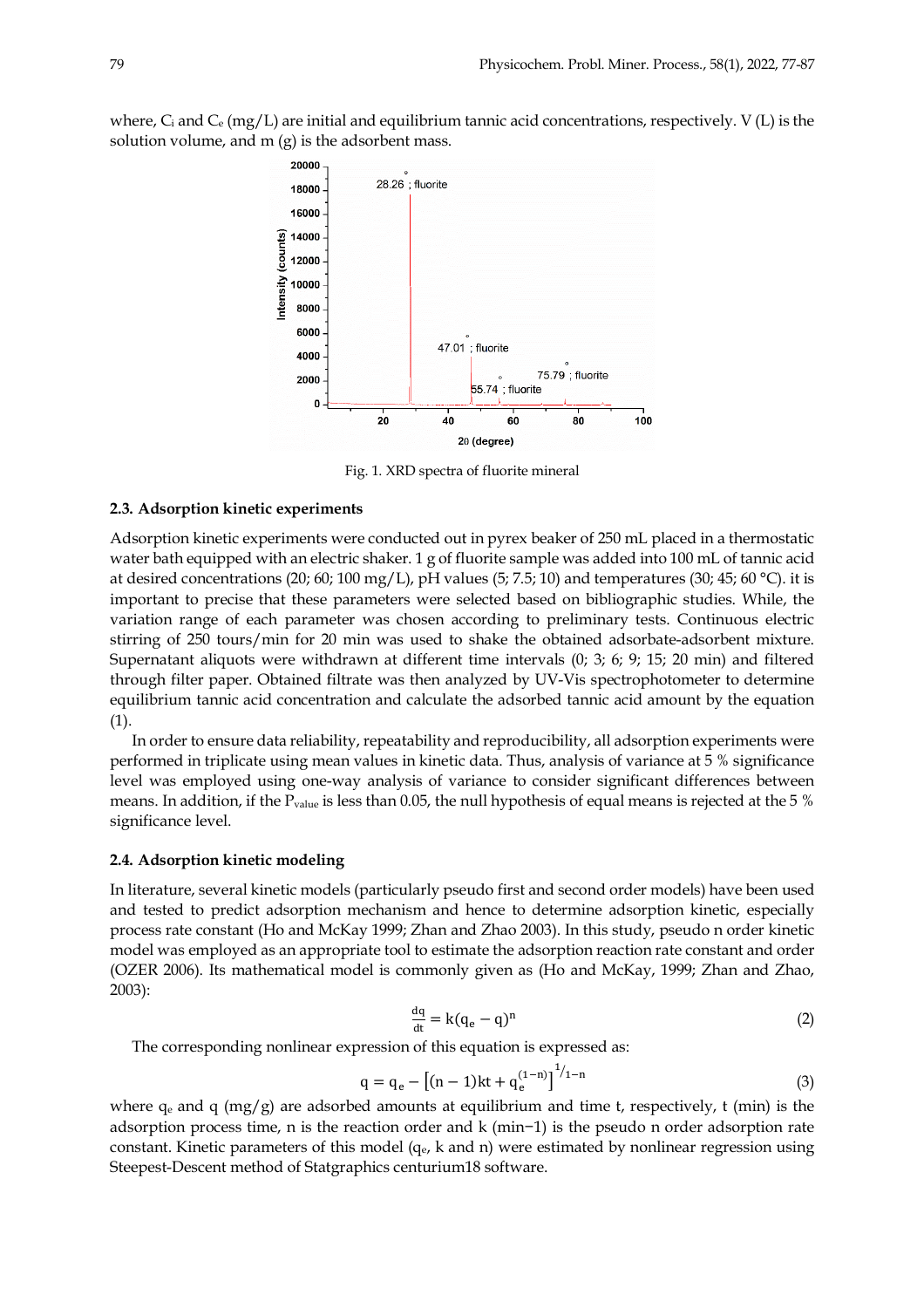#### **3. Results and discussion**

#### **3.1. Adsorption isotherm modelling**

The mechanism of tannic acid adsorption onto fluorite was determined using the three most commonly isotherm models: Langmuir, Freundlich and Sips models.

Langmuir isotherm model permits to describe monolayer adsorption and homogeneous formation with fixed number of defined sites energetically identical and with no lateral interaction between adsorbed molecules (Langmuir, 1917; Langmuir, 1918; Pérez Marín et al., 2007; Vijayaraghavan et al., 2006). Langmuir isotherm is expressed by:

$$
q = \frac{q_e K_L C_e}{1 + K_L C_e} \tag{4}
$$

where  $C_e$  (mg/L) is the equilibrium adsorbate concentration, q (mg/g) is the equilibrium adsorbed amount per unit of adsorbent mass,  $q_e (mg/g)$  is the maximum adsorption capacity, and  $K_L (L/g)$  is the Langmuir constant.

Freundlich isotherm model is used for multilayer and heterogeneous adsorption with nonadsorption heat uniform distribution (Freundlich 1907). This isotherm equation is provided by:

$$
q = K_{F} C_{e}^{\frac{1}{n}} \tag{5}
$$

where K<sub>F</sub>  $[(mg/g)/(mg/L)^{1/n}]$  and n are Freundlich constant indicators of adsorption capacity and intensity, respectively.

Sips isotherm model is a combination between Langmuir and Freundlich isotherm models and iused to describ the adsorption mechanism in heterogeneous systems (Günay et al., 2007). It reduces to Freundlich model at low sorbate concentrations. While, it reduces to Langmuir model at high sorbate concentrations (Pérez-Marín et al., 2007). It mathematical equation is given as follow:

$$
q = q_{\max} \frac{K_S c_e^{\frac{1}{n}}}{1 + K_S c_e^{\frac{1}{n}}}
$$
 (6)

where n and  $K_s$  (L/mg) are the heterogeneity index and the adsorption affinity constant, respectively.

The above models were adjusted to experimental data using a non-linear method to determine adsorption isotherm model parameters. Fig 2. show non-linear fitting of tannic acid adsorption onto fluorite. While, calculated correlation coefficient (R<sup>2</sup>) values of each model are presented in Table 1.



Fig. 2. Non-linear fitting of tannic acid adsorption onto fluorite

Table 1. R<sup>2</sup> of tested models

|    | Langmuir | Freundlich | <b>Sips</b> |
|----|----------|------------|-------------|
| R2 | 0.5368   | 0.9639     | 0.9970      |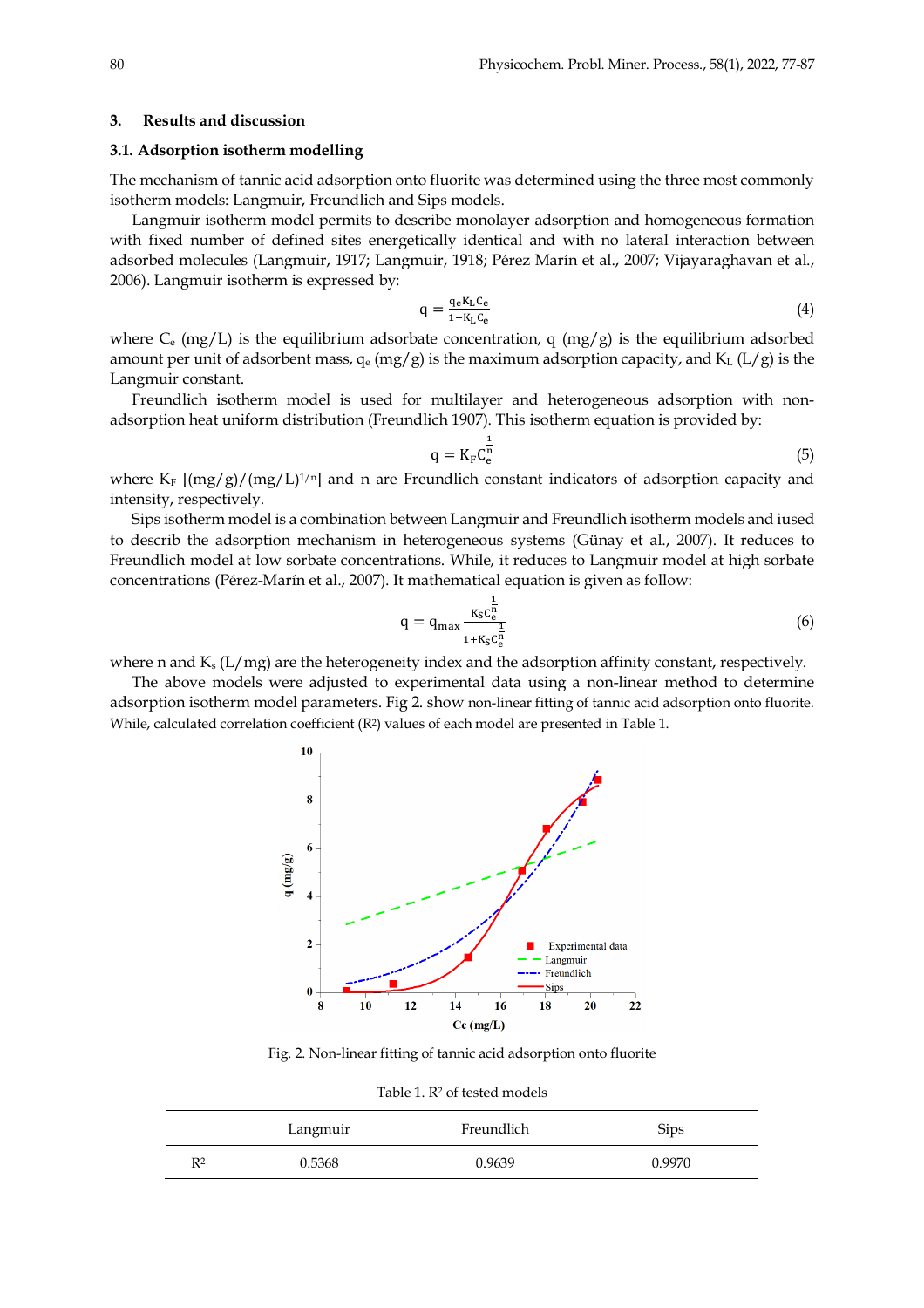We can see from Fig.2 and based on the highest  $R<sup>2</sup>$  obtained in Table 2 that Sips model was statistically significant compared to Langmuir and Freundlich models. These results are similar to those related to tannic acid adsorption on zeolite and calcite surfaces (Lin et al., 2011; Tangarfa et al., 2019). Estimated parameters of Sips model are summarized in Table 2. The parameter  $1/n$  is lower than 1 suggesting that the stuied adsorption is attriuted to heterogeneous system. However, this information can not be sufficient to know if this heterogeneity is related to the adsorbent surface or the adsorbate or a combination of both (Do, 1998).

|              | rable 2. Sips Moder parameters |         |
|--------------|--------------------------------|---------|
| $q_e (mg/g)$ | $K_s(L/mg)$                    | 1/n     |
| 9.55774      | $5.5982\times10^{-15}$         | 0.08596 |

Table 2. Sips Model parameters

#### **3.2. Effect of reactional parameters**

To better understand the reactivity of tannic acid via fluorite surface, effects of adsorption reactional parameters (initial tannic acid concentration, solution pH and temperature) were evaluated by exploiting adsorption kinetic experiment results of tannic acid onto fluorite.

## **3.2.1. Effect of initial tannic acid concentration**

The adsorbate initial concentration as an adsorption reactional parameter plays an important role to improve molecule mass transfer of the adsorbate towards adsorbent preferential sites (Dönmez and Aksu, 2002). Initial tannic acid concentration effect on studied adsorption (adsorbed amount via time) using 10 g/L of fluorite, pH of 7.5 and temperature of 45  $^{\circ}$ C is shown in Fig. 3.



Fig. 3. Effect of initial tannic acid concentration and contact time on tannic acid adsorption onto fluorite

As shown in this figure, the adsorption amount increases with increasing initial tannic acid concentration. This process is so rapid for the first 3 min from A to B with an adsorption capacity varying from 0.004 to 1.7 mg/g as a function of concentration. Then it proceeds at a moderate rate from B to C to finally reach equilibrium at D within 20 min. The equilibrium adsorption capacity of tannic acid at 20, 60 and 100 mg/L are 0.01, 1.2 and 3.2 mg/g, respectively. The first rapid step can be explained by active site availability onto fluorite that promote their adsorption by tannic acid phenolic groups (Das et al. 2014). While, the second moderate step can be attributed to the decrease of adsorbent active site number (Shukla et al. 2002). In addition to these finding, it can be seen from Figure 2 that the adsorption capacity increases with tannic acid concentration. This is could be due to an increase of the concentration gradient, driving force and active site availability (Uddin, et al. 2018).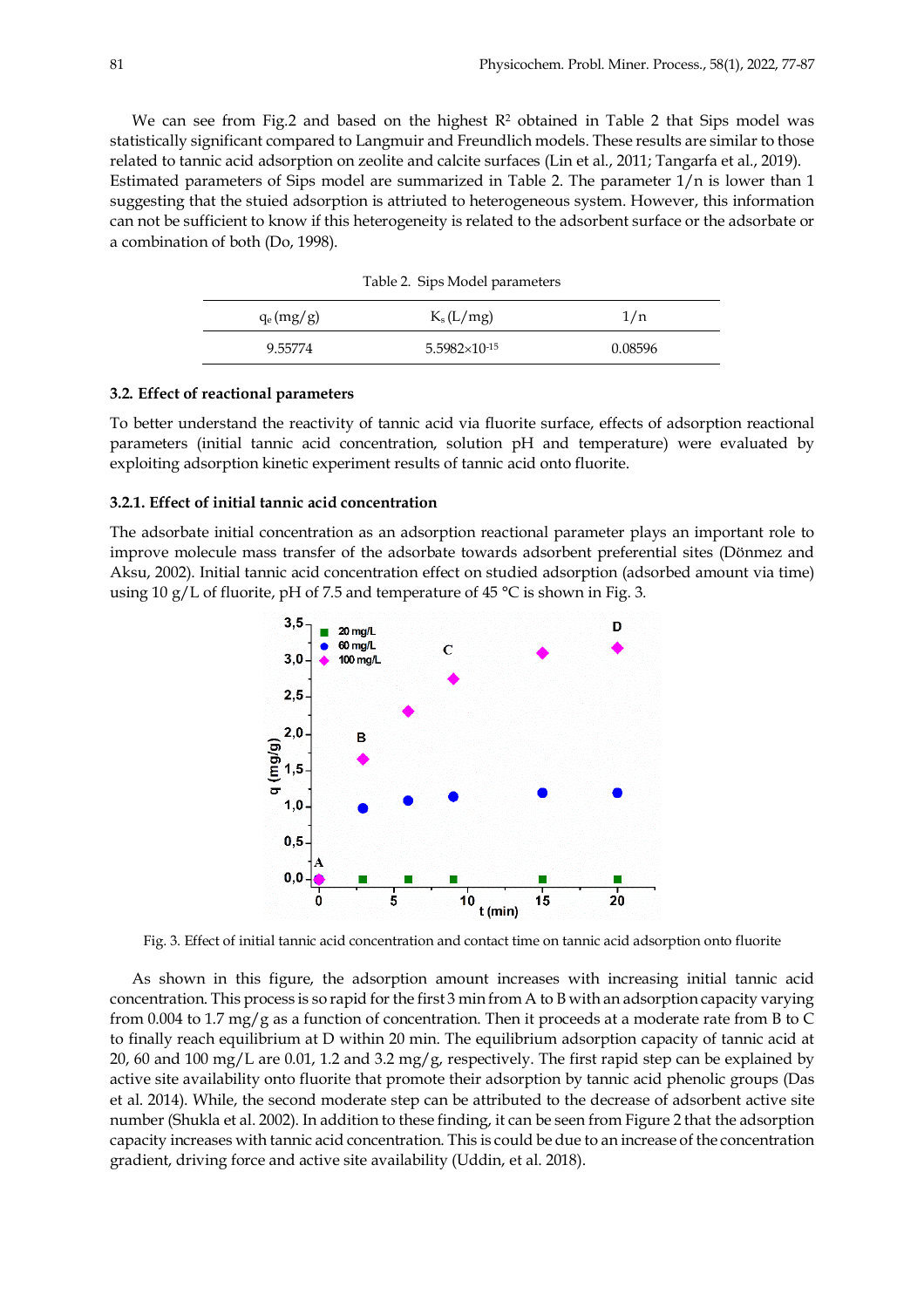In other investigations (Lin et al., 2011; Wang et al., 2011), similar trends have been reported for tannic acid adsorption by an amino functionalized magnetic nano adsorbent and surfactant-modified zeolite. Furthermore, it has been demonstrated that the adsorption equilibrium is reached at 120 min.

#### **3.2.2. Effect of pH solution**

The solution pH is an important variable that influence significantly the adsorption process. Tannic acid adsorption onto fluorite as a function of contact time for different pH values, 10 g/L of fluorite, 60 mg/L of tannic acid concentration and 45 °C of temperature is shown in Fig. 4.



Fig. 4. Effect of solution pH and contact time on tannic acid adsorption onto fluorite

It is so clear from these results that the adsorbed tannic acid amount is high at pH 5 with a maximum adsorption capacity of 2.3 mg/g. While at pH 7.5 and 10, the maximum adsorption capacities are 1,2 and  $1.9 \text{ mg/g}$ , respectively. Therefore, tannic acid adsorption onto fluorite increases with decrease of pH solution. This is could be due to the presence of different positive and negative fluorite species in the solution as a function of solution pH. It is previously demonstrated by Zhang et al from zeta potential measurements that fluorite has an isoelectric point at approximately pH 7.5 (Zhang et al. 2018). In this case, fluorite surface has positive zeta potential below 7.5 and negative one above 7.5. In addition, tannic acid molecules dissociate and become ions at pH above 4.5 (JAn and Dultz, 2007). Based on above finding, we can deduce that the high adsorption capacity obtained at pH 5 could be attributed to the strong electrostatic interaction between the positive fluorite surface and tannic acid phenolic groups. While, the low tannic acid adsorption observed at pH 7.5 could be explained by the weak hydrogen bonding interaction between tannic aid molecules and fluorite neutral surface. At pH 10, tannic acid molecules become more reactive (An and Dultz, 2007) and fluorite surface is negative. Thus, a repulsion at the interface fluorite/tannic acid could be occurred.

We can effectively conclude from the above results that tannin adsorption behavior on mineral surfaces containing metal ions depends strongly on solution pH (An and Huang, 2012; Bagheban Shahri and Niazi, 2015). Indeed, it can influence the adsorbent surface charge as well as the adsorbate molecule nature.

#### **3.2.3. Effect of temperature**

The temperature effect evaluation gives valuable information about the adsorption nature (Alkan et al., 2007). Fig. 5 exhibits adsorbed amount versus contact time graph at different temperature values using 10 g/L of fluorite, 60 mg/L of tannic acid and 7.5 of pH.

This figure demonstrates that the equilibrium tannic acid adsorption capacity decreases as the temperature increases indicating that tannic acid adsorption on the adsorbent was disfavored at higher temperatures. This is may be due to a decrease in tannic acid ion mobility in the solution with an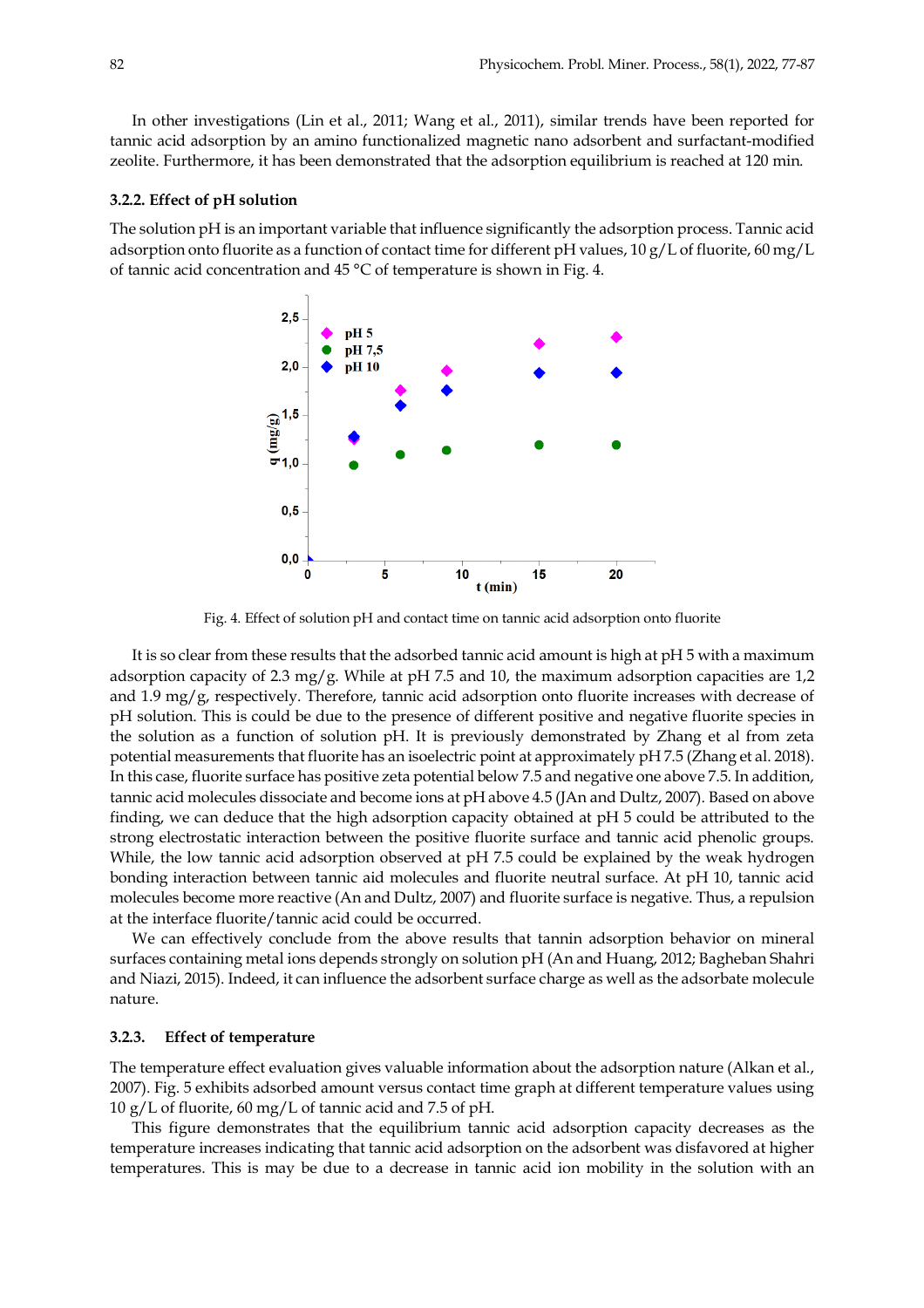increase of the temperature. This can be confirmed by Alkan et al and Tsay et al works concerning anionic dye adsorption onto sepiolite and herbicide paraquat adsorption onto activated bleaching earth, respectively (Tsai et al., 2004; Alkan et al., 2007). In addition, Similar results were observed by Huiqin et al. as well as Anirudhan and Ramachandran using treated coal fly ash and cationic surfactant modified bentonite clay as adsorbents, respectively (Anirudhan and Ramachandran 2006; Li et al. 2013).



Fig. 5. Effect of temperature and contact time on tannic acid adsorption onto fluorite

## **3.3. Kinetic modelling results**

Obtained experimental kinetic data as well as nonlinear kinetic model as a function of time are given in Fig. 6 under different operating conditions (10 g/L of fluorite, 20, 60 and 100 mg/L of initial tannic acid concentration, 5, 7 and 10 of pH and 30, 45 and 60 °C of temperature). Kinetic parameters of the tested model were estimated by nonlinear regression using Steepest-Descent method of Statgraphics centurium18 software. Obtained results are summarized in Table 3.



Fig. 6. Pseudo n order kinetic model of tannic acid adsorption onto fluorite at various initial tannic acid concentrations, solution pH and temperature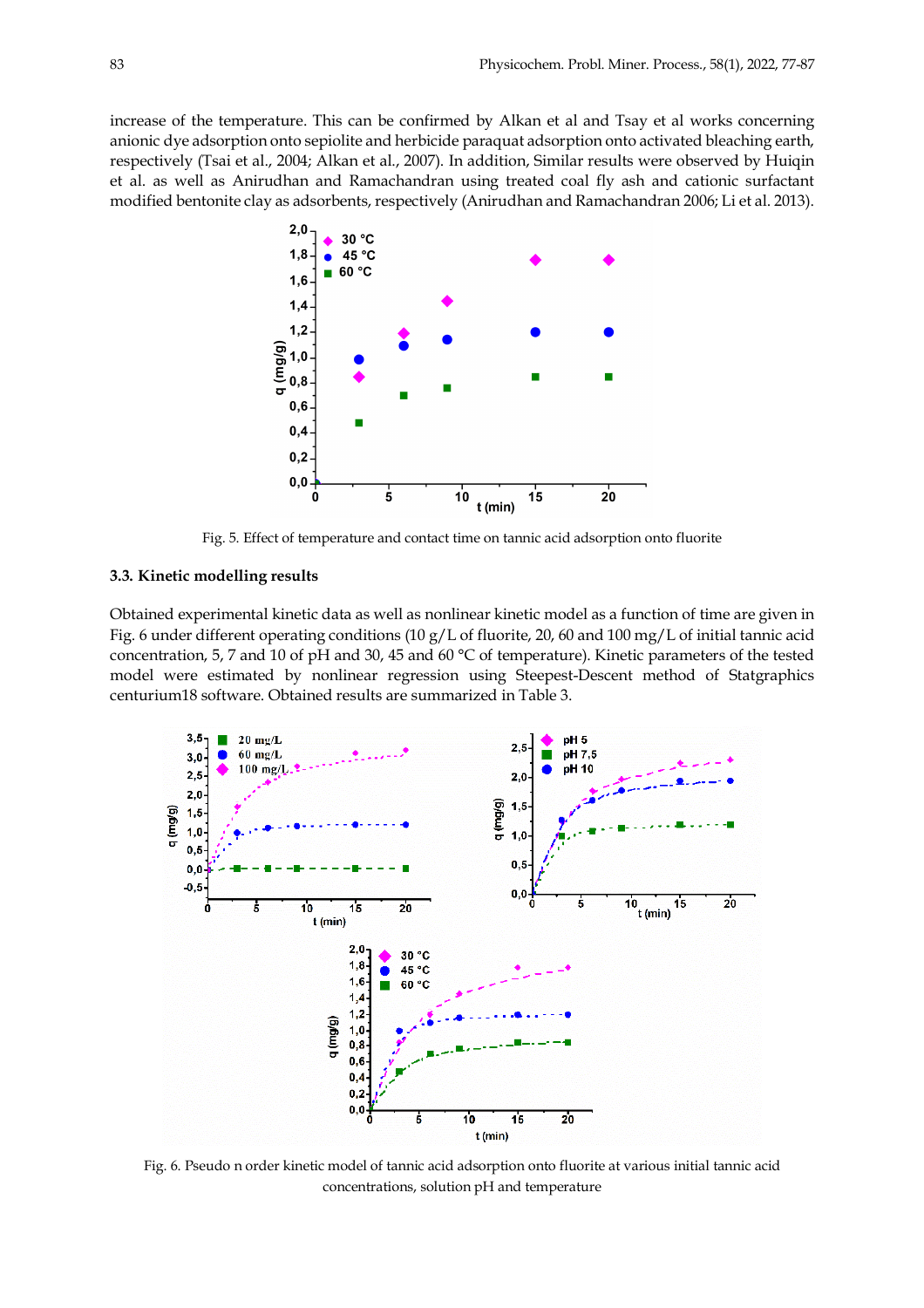| <b>Kinetic</b>           |        | $C_i$ (mg/L) |        |        | pH     |        |        | $T(^\circ K)$ |        |
|--------------------------|--------|--------------|--------|--------|--------|--------|--------|---------------|--------|
| parameters               | 20     | 60           | 100    | 5      | 7.5    | 10     | 303    | 318           | 333    |
| $q_{e,exp}(mg/g)$        | 0.010  | 1.20         | 3.18   | 2.32   | 1.20   | 1.95   | 1.77   | 1.20          | 0.85   |
| $q_{e,est}(mg/g)$        | 0.013  | 1.23         | 3.49   | 2.59   | 1.23   | 2.09   | 2.09   | 1.23          | 0.94   |
| n                        | 1.96   | 1.94         | 1.94   | 1.93   | 1.94   | 1.95   | 1.93   | 1.94          | 1.91   |
| $k$ (min <sup>-1</sup> ) | 9.77   | 1.08         | 0.11   | 0.14   | 1.08   | 0.28   | 0.12   | 0.21          | 1.08   |
| $R^{2}$ (%)              | 99.43  | 99.94        | 99.09  | 99.79  | 99.94  | 99.77  | 99.25  | 99.94         | 99.35  |
| MAE                      | 0.0002 | 0.0069       | 0.0914 | 0.0271 | 0.0069 | 0.0238 | 0.0359 | 0.0069        | 0.0170 |

Table 3. Pseudo n order kinetic model parameters of tannic acid adsorption onto fluorite at various reactional parametrs

The shape of these plots depicted in this figure indicates that experimental kinetic data are in good agreement with pseudo n order kinetic model. This is noted by the high correlation coefficient  $R^2$  (99.09-99.94 %) and the low mean absolute error MAE (0.0002 – 0.09) at different studied conditions of initial tannic acid concentration, pH and temperature (see Table 1). Furthermore, experimental adsorption capacity values  $q_e^{exp}$  are very close to the estimated ones  $q_e^{est}$  confirming that experimental data are very well predicted by the suggested kinetic model. The adsorption reaction order n is very close to 2 for all experimental conditions suggesting that experimental data follows pseudo second order kinetic model. Thus, we can conclude that the mechanism of tannic acid adsorption onto fluorite is a chemisorption reaction where tannic acid molecules are linked by covalent bonds with fluorite surface atoms (Mohan et al., 2006). These results are similar to those obtained in other investigations of tannin adsorption onto treated coal fly ash and tannic acid adsorption onto calcite (Li et al., 2013; Tangarfa et al., 2019).

## **3.4. Thermodynamic study**

To better understand interactions between tannic acid phenolic groups and fluorite surface, it is important to determine thermodynamic parameters. For this purpose, the results related to the variation of the pseudo n order adsorption rate constant (k) in terms of temperature obtained in Table 1 were exploited to estimate thermodynamic parameter values of the enthalpy ∆H°, the entropy∆S°, and the Gibbs free energie ∆G° by the Eyring equation (Doǧan and Alkan, 2003):

$$
\operatorname{Ln} \frac{k}{T} = \operatorname{Ln} \frac{k_B}{h} + \frac{\Delta S^\circ}{R} - \frac{\Delta H^\circ}{RT} \tag{7}
$$

here, k<sub>B</sub> and h are Boltzmann and Planck constants, respectively. ∆H<sup>°</sup> and ∆S<sup>°</sup> can be calculated from the slope (- $\Delta H/R$ ) and the intercept (Lnk<sub>B</sub>/h+ $\Delta S/R$ ) of the line equation (4), respectively (see Fig. 6). Obtained results are presented in Table 2. The parameter ∆G° can be written as a function of ∆H° and ∆S° and calculated according to the following equation (see Table 2):



Fig. 6. Graphical representation of the variation of lnK/T versus 1/T for tannic acid adsorption onto fluorite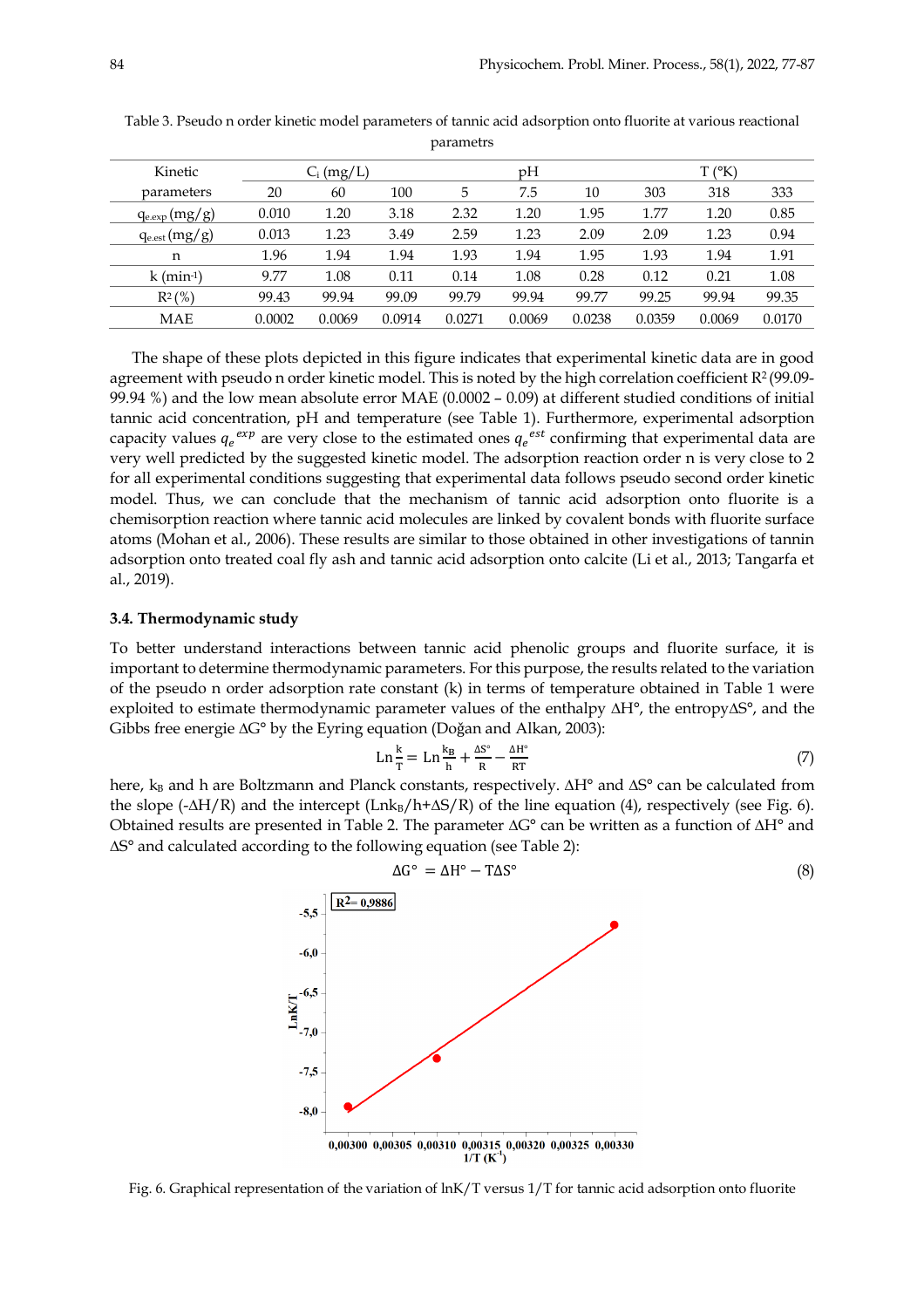| $T$ ( $K$ | $\Delta H^{\circ}$ (kJ.mol-1) | $\Delta S^{\circ}$ (kJ/mol. $\rm{K}$ ) | $\Delta G^{\circ}$ (kJ.mol-1) |
|-----------|-------------------------------|----------------------------------------|-------------------------------|
| 303       | $-61.91$                      | $-0.402$                               | 59.89                         |
| 318       | $\overline{\phantom{0}}$      | $\overline{\phantom{0}}$               | 65.93                         |
| 333       | $\overline{\phantom{0}}$      | $\overline{\phantom{0}}$               | 71.96                         |

Table 1. Thermodynamic parameters of tannic acid adsorption onto fluorite

From the results obtained in Table 2, we found that the studied adsorption process provides positive values of ∆G° suggesting that the adsorption reactions require an external energy to convert the reagents into products (Saha and Chowdhury 2011). The negative value of ∆H° implies that the adsorption process is exothermic. While, the negative value of ∆S° suggests that the adsorption process reflects that no significant change occured in adsorbent internal structures during the adsorption process. All these results are similar to those obtained by the adsorption study of tannins on coal ash(Li et al., 2013).

#### **4. Conclusions**

The objective of the present paper was to determine tannic acid adsorption mechanism onto fluorite. Adsorption isotherm study showed that experimental data were well described by Sips Model. In addition, to better understand the physicochemical reactivity of tannic acid towards fluorite surface, it is so necessary to firstly evaluate the adsorption main reactional parameters effect (initial tannic acid concentration, solution pH and temperature) on the studied adsorption process. It has been clearly shown that tannic acid adsorption increases with an increase of initial tannic acid concentration as well as a decrease of temperature with a maximum adsorption capacity at pH 5. These results were then exploited to estimate kinetic parameters of pseudo n order model using experimental kinetic data by a nonlinear regression method (Steepest-Descent of Statgraphics centurium18 software). Based on analysis of variance at 95 %, the tested kinetic model revealed a high correlation coefficient of approximately 99 % and a low mean absolute error less than 0,09 under various conditions of initial tannic acid concentration, pH and temperature. Under the same conditions, experimental and estimated adsorption capacities were very close. In addition to these results, the reaction order of the tested model was estimated at approximately 2. based on all above finding, we can conclude that the adsorption kinetic is well described by pseudo second order kinetic model. Therefore, tannic acid phenolic groups are adsorbed on fluorite surface via chemical interactions. In other words, tannic acid molecules are linked by covalent bonds with fluorite surface atoms. Furthermore, thermodynamic study showed that the studied adsorption is attributed to exothermic nature. These results are necessary and useful in order to better understand the physicochemical reactivity of tannins via calcium mineral surface including fluorite. Thus, they required to be exploited and used to enhance the fluorite valorisation by flotation in mineral processing.

#### **References**

- MAHIR, A., DEMIRBAŞ, Ö., DOǦAN, M., 2007. *Adsorption kinetics and thermodynamics of an anionic dye onto sepiolite.*  Microporous and Mesoporous Materials 101, 388–396.
- CHUNJIANG, A., HUANG, G., 2012. *Stepwise adsorption of phenanthrene at the fly ash-water interface as affected by solution chemistry: Experimental and modeling studies*. Environmental Science and Technology 46, 12742–12750.
- JONG HYOK, A., DULTZ, S., 2007. *Adsorption of tannic acid on chitosan-montmorillonite as a function of pH and surface charge properties*. Applied Clay Science 36, 256–264.
- ANIRUDHAN, T. S., AND M. RAMACHANDRAN, 2006. *Adsorptive removal of tannin from aqueous solutions by cationic surfactant-modified bentonite clay*. Journal of Colloid and Interface Science 299, 116–124.
- BAGHEBAN SHAHRI, F., NIAZI, A., 2015. *Synthesis of modified maghemite nanoparticles and its application for removal of Acridine Orange from aqueous solutions by using Box-Behnken design*. Journal of Magnetism and Magnetic Materials 396. Elsevier, 318–326.
- CHEN, J., LI, Y., LONG, Q., WEI, Z., CHEN, Y., 2011. *Improving the selective flotation of jamesonite using tannin extract.* International Journal of Mineral Processing 100. Elsevier B.V., 54–56.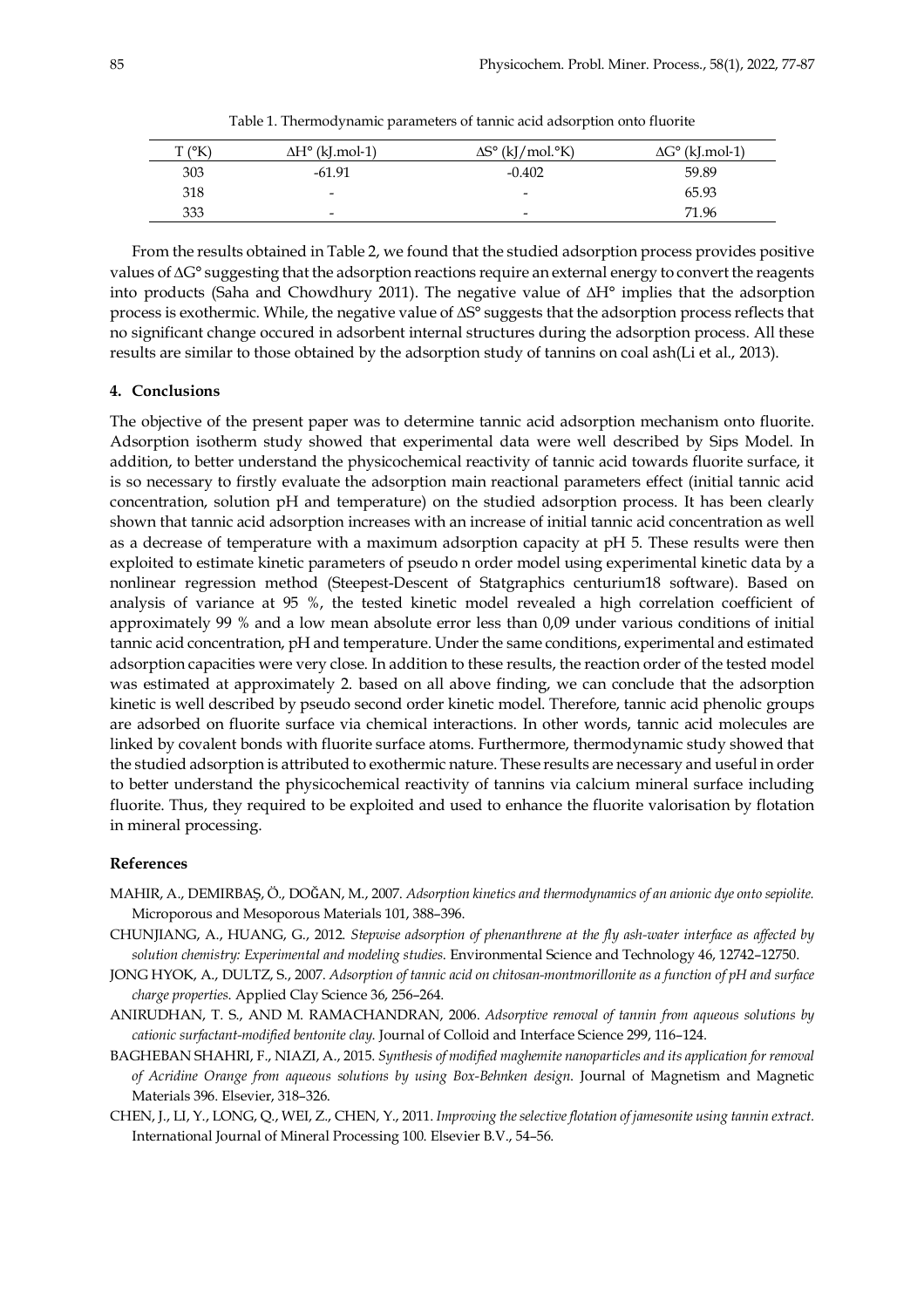- DAS, B., MONDAL, N.K., BHAUMIK, R., ROY, P., 2014. *Insight into adsorption equilibrium, kinetics and thermodynamics of lead onto alluvial soil.* International Journal of Environmental Science and Technology 11, 1101– 1114.
- DENG, Y., WANG, L., HU, X., LIU, B., WEI, B., YANG, S., SUN, CH., 2012. *Highly efficient removal of tannic acid from aqueous solution by chitosan-coated attapulgite*. Chemical Engineering Journal 181–182, 300–306.
- DOǦAN, M., ALKAN, M. 2003. Adsorption kinetics of methyl violet onto perlite. Chemosphere 50, 517–528.
- DÖNMEZ, GÖNÜL, AND ZÜMRIYE AKSU. 2002. *Removal of chromium(VI) from saline wastewaters by Dunaliella species.* Process Biochemistry 38, 751–762.
- GAO, J., SUN, W., HU, Y., WANG, L., GAO, Z., CHEN, P., TANG, H., JIANG, W., LYU, F., 2018. *Propyl gallate: A novel collector for flotation separation of fluorite from calcite*. Chemical Engineering Science.
- GAO, Z., BAI, D., SUN, W., CAO, X., HU, Y., 2015. *Selective flotation of scheelite from calcite and fluorite using a collector mixture*. Minerals Engineering 72. Elsevier Ltd, 23–26.
- HO, Y. S., MCKAY, G., 1999. *The sorption of lead(II) ions on peat.* Water Research 33, 578–584.
- LI, H., HUANG, G., AN, CH., HU, J., YANG, S., 2013. *Removal of tannin from aqueous solution by adsorption onto treated coal fly ash: Kinetic, equilibrium, and thermodynamic studies*. Industrial and Engineering Chemistry Research 52, 15923–15931.
- LIN, J., ZHAN, Y., ZHU, Z., XING, Y., 2011. *Adsorption of tannic acid from aqueous solution onto surfactant-modified zeolite*. Journal of Hazardous Materials 193. Elsevier B.V., 102–111.
- MOHAMMADKHANI, M., NOAPARAST, M., SHAFAEI, S.Z., AMINI, A., AMINI, E., ABDOLLAHI, E., 2011. *Double reverse flotation of a very low grade sedimentary phosphate rock, rich in carbonate and silicate*. International Journal of Mineral Processing 100. Elsevier B.V., 157–165.
- MOHAN, D., SINGH, K.P., SINGH, V.K., 2006. *Trivalent chromium removal from wastewater using low cost activated carbon derived from agricultural waste material and activated carbon fabric cloth*. Journal of Hazardous Materials 135, 280–295.
- NAKANO, Y., TAKESHITA, K., TSUTSUMI, T., 2001. *Adsorption mechanism of hexavalent chromium by redox within condensed-tannin gel.* Water Research 35: 496–500.
- OZER, A. 2006. *Removal of Pb(II) ions from aqueous solutions by sulphuric acid-treated wheat bran.* Journal of Hazardous Materials 141, 753–761.
- DO, D.D. 1998. *Adsorption Analysis: Equilibria and Kinetics*. *Chemical Engineering*. Vol. 2. https://doi.org/10.1142/9781860943829.
- Freundlich, H.. 1907. *Über die Adsorption in Lösungen. Zeitschrift für Physikalische Chemie 57U*. De Gruyter Oldenbourg, 385–470.
- GÜNAY, A., ARSLANKAYA, E., TOSUN, I., 2007. *Lead removal from aqueous solution by natural and pretreated clinoptilolite: Adsorption equilibrium and kinetics.* Journal of Hazardous Materials 146, 362–371.
- LANGMUIR, I., 1917. The constitution and fundamental properties of solids and liquids. II. Liquids. *Journal of the American Chemical Society* 39, 1848–1906.
- LANGMUIR, I., 1918. The adsorption of gases on plane surfaces of glass, mica and platinum. *Journal of the American Chemical Society* 40, 1361–1403.
- LI, H., HUANG, G., AN, CH., HU, J., YANG, S., 2013. *Removal of tannin from aqueous solution by adsorption onto treated coal fly ash: Kinetic, equilibrium, and thermodynamic studies.* Industrial and Engineering Chemistry Research 52, 15923–15931.
- LIN, J., ZHAN, Y., ZHU, Z., XING, Y., 2011. *Adsorption of tannic acid from aqueous solution onto surfactant-modified zeolite.* Journal of Hazardous Materials 193, 102–111.
- PÉREZ-MARÍN, A. B., MESEGUER ZAPATA, V., ORTUÑO, J.F., AGUILAR, M., SÁEZ, J., LLORÉNS, M., 2007. *Removal of cadmium from aqueous solutions by adsorption onto orange waste.* Journal of Hazardous Materials 139, 122–131.
- PAPITA, S., CHOWDHURY, S., 2011. *Insight Into Adsorption Thermodynamics*. Thermodynamics. https://doi.org /10.5772/13474.
- TANGARFA, M., SEMLALI AOURAGH HASSANI, N., ALAOUI, A., 2019. *Behavior and Mechanism of Tannic Acid Adsorption on the Calcite Surface: Isothermal, Kinetic, and Thermodynamic Studies*. ACS Omega: acsomega.9b02259.
- VIJAYARAGHAVAN, K, T. V.N. PADMESH, K. PALANIVELU, AND M. VELAN. 2006. Biosorption of nickel(II) ions onto Sargassum wightii: Application of two-parameter and three-parameter isotherm models. *Journal of Hazardous Materials* 133, 304–308.